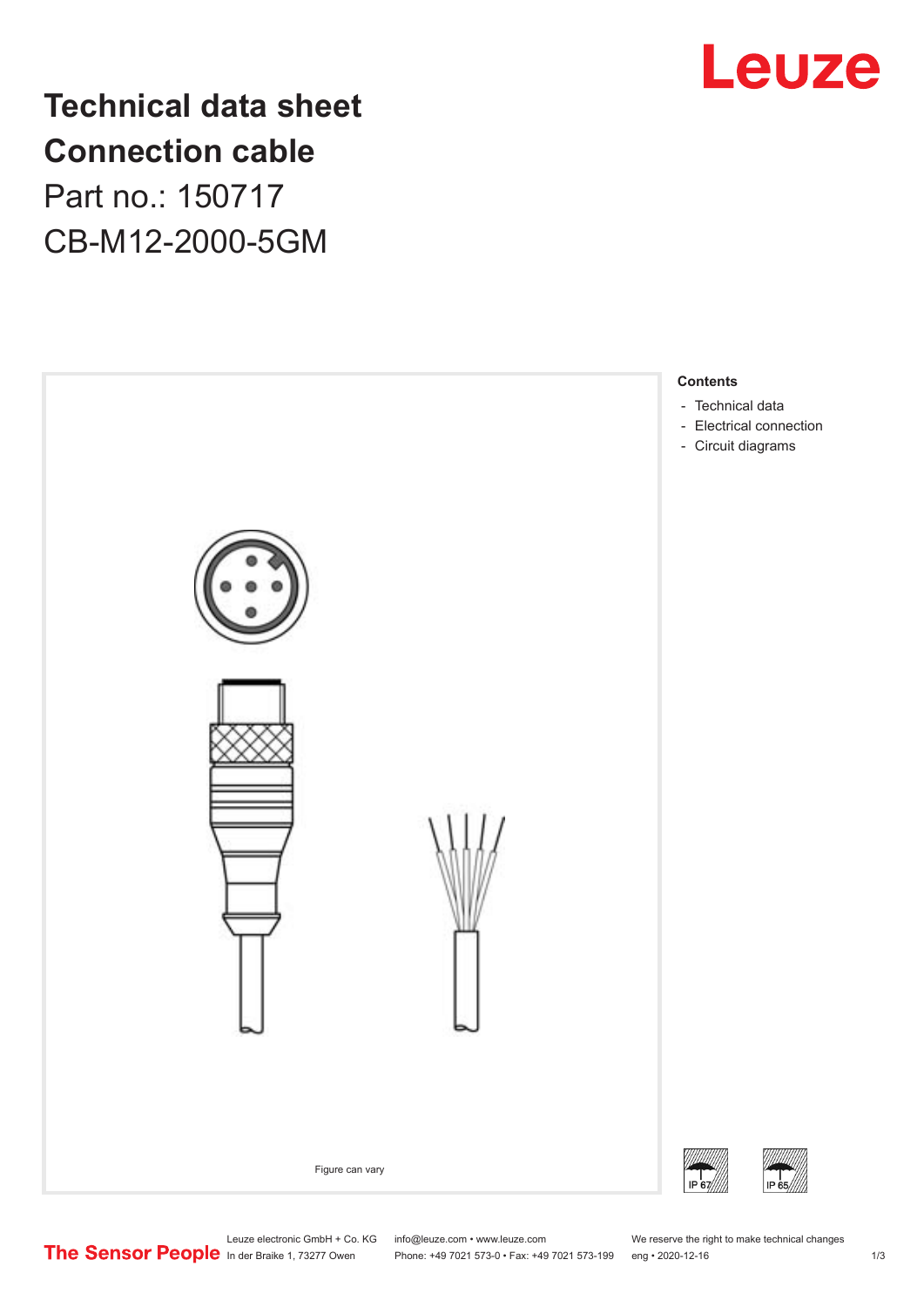## <span id="page-1-0"></span>**Technical data**

## Leuze

#### **Connection**

| <b>Connection 1</b>           |                                    |
|-------------------------------|------------------------------------|
| <b>Type of connection</b>     | Connector                          |
| <b>Thread size</b>            | M12                                |
| <b>Type</b>                   | Male                               |
| Handle body material          | <b>TPU</b>                         |
| No. of pins                   | $5 - pin$                          |
| Encoding                      | A-coded                            |
| Version                       | Axial                              |
| Operating current per contact | 4 A                                |
| Lock                          | <b>Screw fitting</b>               |
|                               |                                    |
| <b>Connection 2</b>           |                                    |
| <b>Type of connection</b>     | Open end                           |
| <b>Cable properties</b>       |                                    |
| <b>Number of conductors</b>   | 5 Piece(s)                         |
| Wire cross section            | $0.34 \, \text{mm}^2$              |
| Sheathing color               | <b>Black</b>                       |
| <b>Shielded</b>               | <b>No</b>                          |
| Cable design                  | Connection cable (open on one end) |
| Cable diameter (external)     | 6 mm                               |
| <b>Cable length</b>           | 2,000 mm                           |
| <b>Sheathing material</b>     | <b>PUR</b>                         |
| Suitability for drag chains   | No                                 |

#### **Classification**

| 85444290 |
|----------|
| 27279201 |
| 27279218 |
| 27060311 |
| 27060311 |
| 27060311 |
| EC001855 |
| EC001855 |
| EC001855 |
|          |

### **Electrical connection**

#### **Connection 1**

| Type of connection            | Connector       |
|-------------------------------|-----------------|
| <b>Thread size</b>            | M <sub>12</sub> |
| <b>Type</b>                   | Male            |
| Handle body material          | <b>TPU</b>      |
| No. of pins                   | $5$ -pin        |
| Encoding                      | A-coded         |
| Version                       | Axial           |
| Operating current per contact | 4A              |
| Lock                          | Screw fitting   |
|                               |                 |

#### **Connection 2**

**Type of connection Open end**